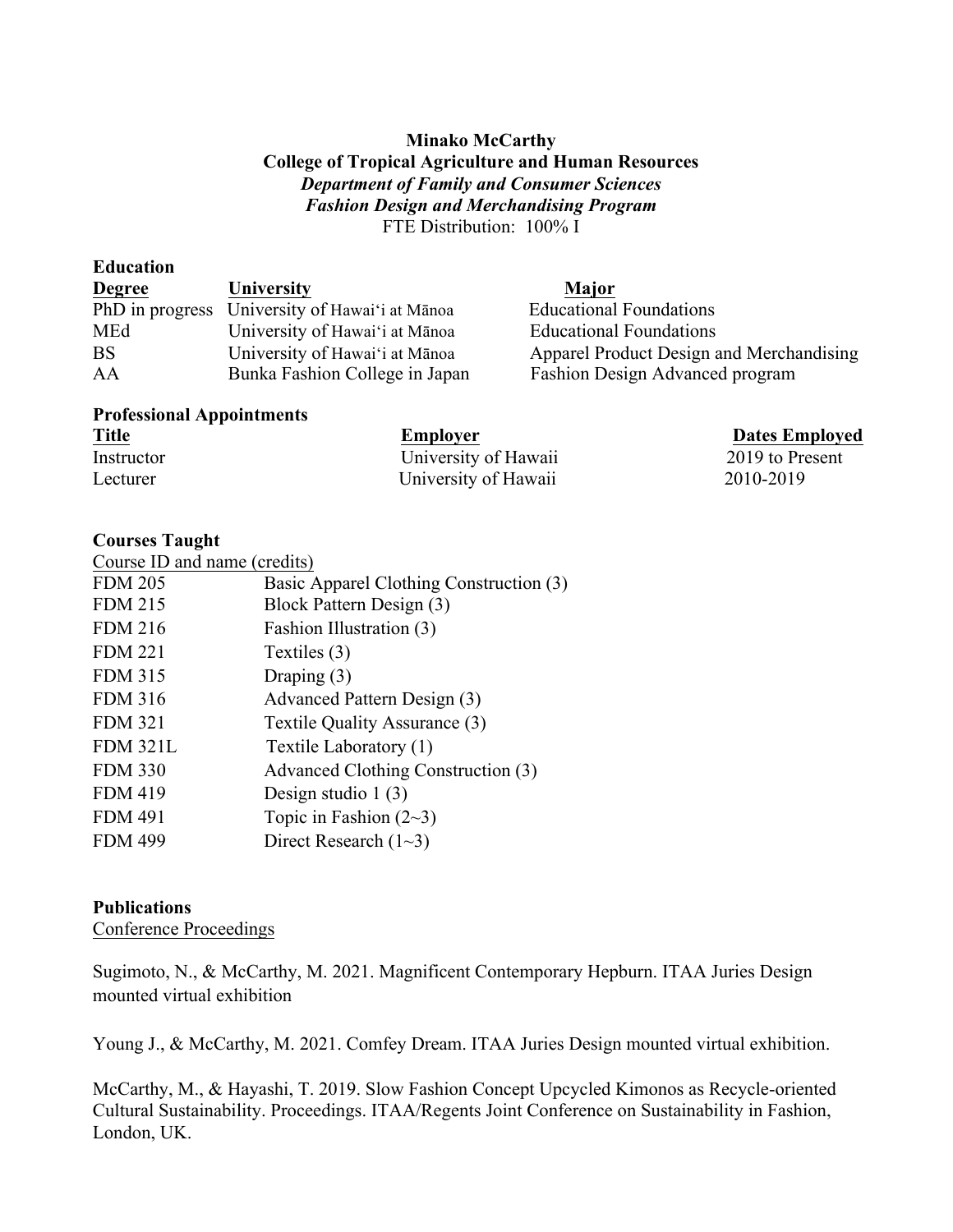## Refereed Journal Publications

McCarthy, M. 2021. "Does an Upcycling Kimono Practice Support Recycle-oriented Cultural Sustainability? Japanese College Students' Perspectives." *IAFOR Journal of Cultural Studies 6*(1): 45- 67 https://doi.org/10.22492/ijcs.6.1.03

McCarthy, M. 2020. "Needs of *Japanese as a Second Language (JSL)* Program for Foreign-national Students in Japanese Schools in Japan." *Educational Perspectives, 52*(1): 10-17 ISSN 0013-1849

## Creative Works

Sugimoto, N., & McCarthy, M. 2021. Magnificent Contemporary Hepburn. (Virtual Design exhibition), ITAA Juries Design mounted virtual exhibition

Young J., & McCarthy, M. 2021. Comfey Dream. (Virtual Design exhibition), ITAA Juries Design mounted virtual exhibition

Nino, M. A., & McCarthy, M. 2018. Plastic City. (Design exhibition), Cleveland, OH: ITAA Juries Design mounted exhibition

Yoshioa, K., & McCarthy, M. 2018. Plastic Paradise.(Design exhibition), Cleveland, OH: ITAA Juries Design mounted exhibition

Leadership Roles (Committees, Boards, Advisory, etc.) The FDM Student club, The Stole Society at UHM: 2018-present

#### **Presentations at Conferences**

Multicultural Education: Bias issues in Hawaiʻi Contexts. McCarthy, M.\* International Academic Fourum (IAFOR) Honolulu, Hawaii January 11, 2020

Slow Fashion Concept Upcycled Kimonos as Recycle-oriented Cultural Sustainability. McCarthy, M.<sup>\*</sup>, & Hayashi, T. ITAA/Regents Joint Conference on Sustainability in Fashion London, UK July 31, 2019

Internationalization of Education in Japan: Challenges and Opportunities. McCarthy, M. \*, Shimojima, Y. \*, Watanabe, A. \*, & Ida, Y. \* 63rd Annual Conference: Comparative International Education Society (CIES), San Francisco, USA April 15, 2019

How can Pre-service Teachers Prepare and Understand LGBTQ Students in their Future Practices? McCarthy, M. 30th annual conference of the Japan-U.S. Teacher Education Consortium (JUSTEC) Kyoto, Japan.